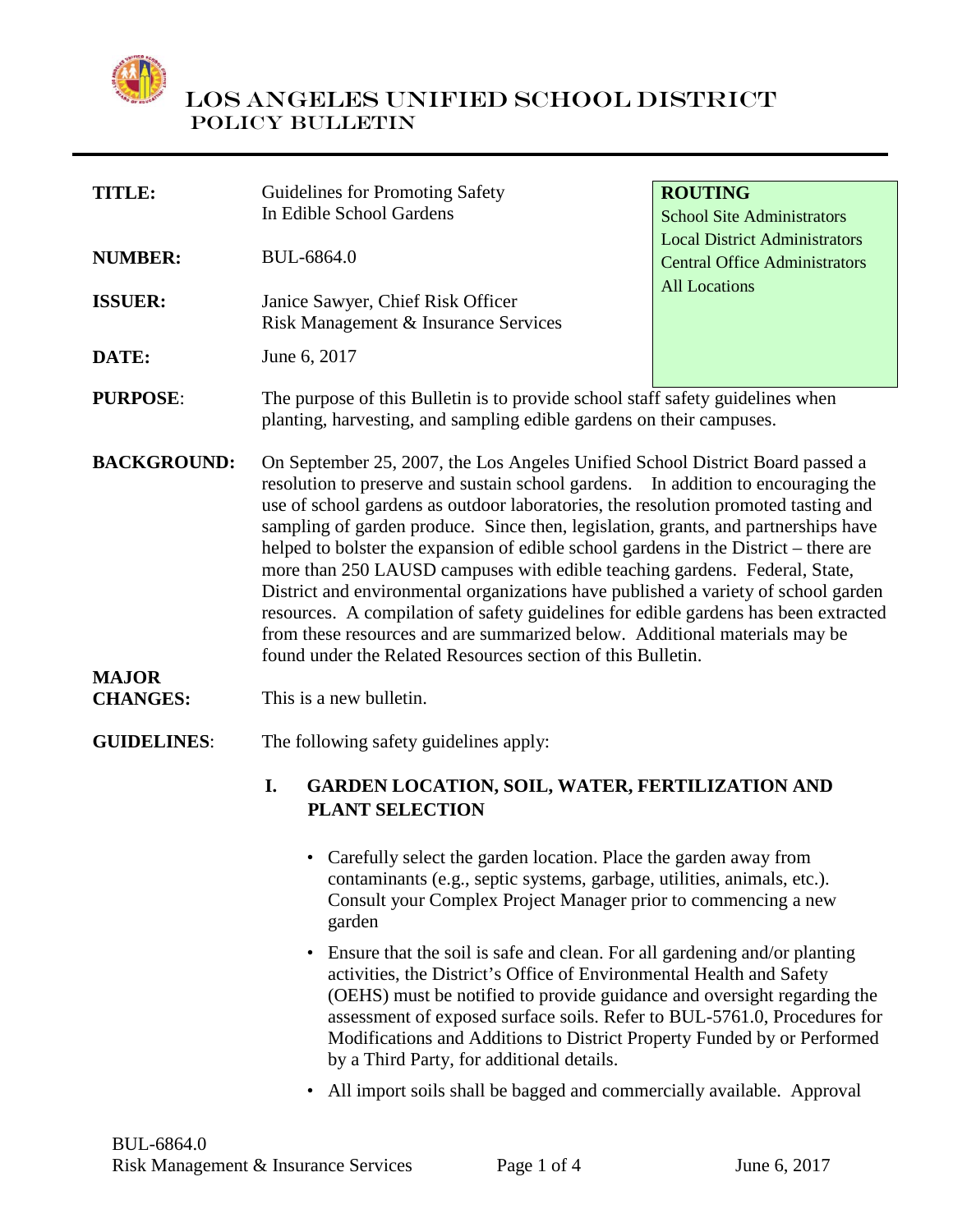

> from OEHS is required for all bulk purchases (e.g., topsoil, planting mixes etc.) and/or related soil excavation/removal activities.

- Use barriers to keep out animals and pests.
- If raising animals is part of the gardening program, keep small livestock (e.g., chickens; rabbits, etc.) in an area that does not allow access to the garden beds or cover the beds to ensure the safety of garden edibles.
- Only use potable water or captured rainwater for watering purposes.
- Follow proper manuring and composting techniques.
- Keep an inventory of plants added to the garden (see Section IV, Documentation). Choose plants that are non-allergenic and non-toxic (see Edible Plants on LAUSD Approved Plant List http://www.laschools.org/documents/file?file\_id=310975965).

#### **II. HARVESTING AND SAMPLING**

- Make sure that garden tools are maintained in good working condition.
- Harvesters should wear gloves while working in the garden and should wash their hands after gardening activities.
- Use clean storage containers for produce.
- Log harvesting and sampling activities, including date and individual/group participating (see Section IV, Documentation). PLANTS NOT ON THE INVENTORY SHOULD NOT BE EATEN.

#### **III. STAFF COMMUNICATION, KNOWLEDGE AND OVERSIGHT**

- Establish good communication between school personnel, community members and/or others sharing the garden. Refer to BUL-5761.0, *Procedures for Modifications and Additions to District Property Funded by or Performed by a Third Party* for additional details.
- Involve school complex project managers in providing technical support and oversight with community-initiated projects (see Community Initiated Projects: a Manual for Complex Project Managers http://mo.laschools.org/green-spaces/documents/view/fundingresources/lausd-applications-forms-guides-andagreements/LAUSD\_COMMUNITY\_INITIATED\_PROJECTS.pdf).
- If garden edibles are to be used in the cafeteria, establish good communication between garden staff and food service staff throughout the planting and harvesting stages.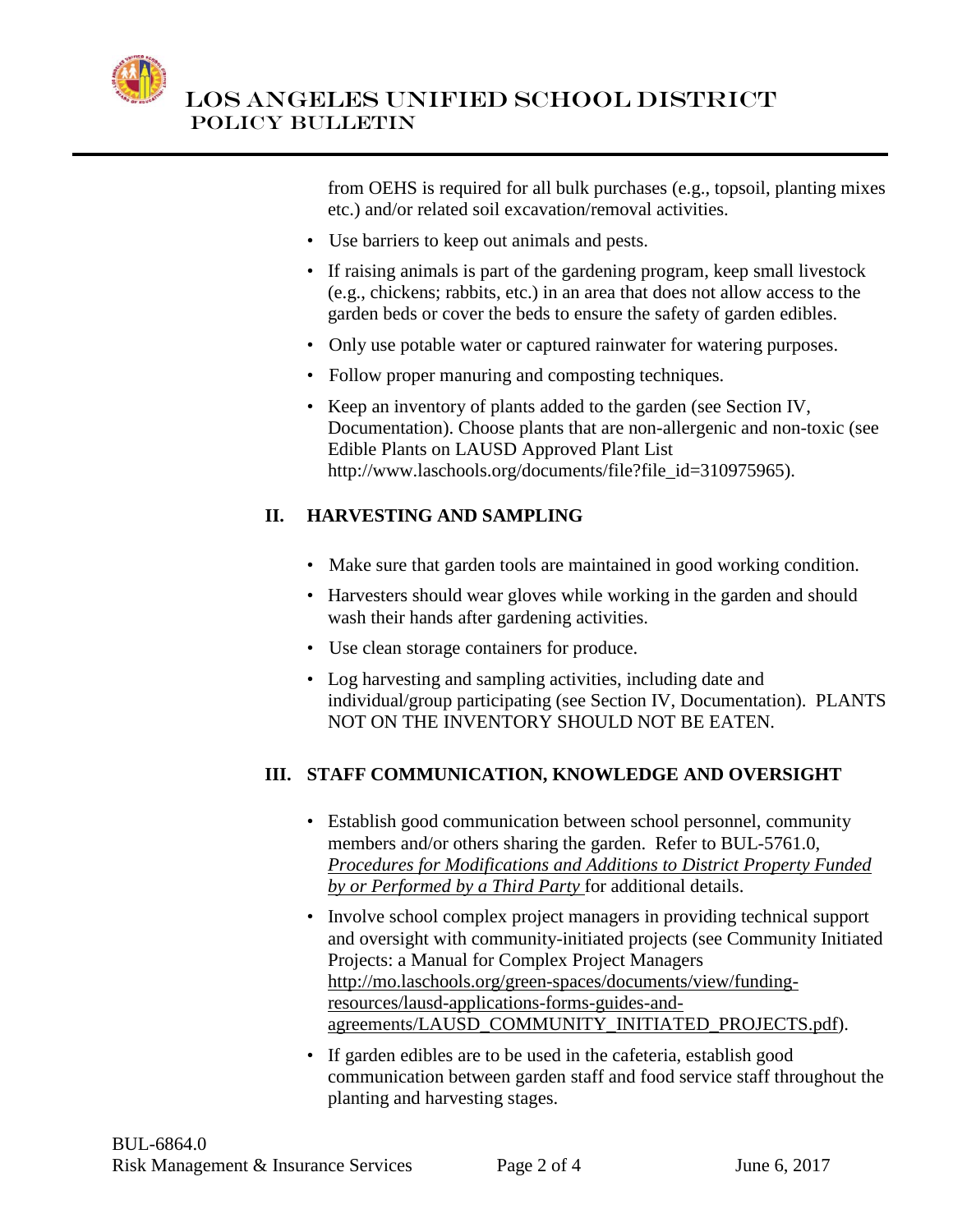

- If experiencing a pest problem in or around the garden, inform the plant manager, who will place a service call to the District's Pest Management Department to get the problem rectified as soon as possible. The use of pesticides and herbicides is strictly forbidden except when applied in compliance with the District's Integrated Pest Management Program by authorized Pest Management personnel.
- Encourage staff to follow protocols (such as the garden rules outlined in Attachment A, Sample Consent Form) when guiding children through gardens.
- Staff overseeing and/or utilizing garden should be knowledgeable about the plants in the garden.
- Staff overseeing and/or utilizing garden should be familiar with the guidelines in this Bulletin.

### **IV. DOCUMENTATION**

- Clearly label all plants in the garden.
- Parent/guardian should sign a consent form (Attachment A Sample Consent Form) acknowledging the activities involved and indicating any student allergies to garden pests or plants.
- Plants in garden should be inventoried when planted and logged when harvested and/or eaten (Attachment B – Sample Inventory/Log). Inventory/log should be available to all parties sharing the garden.
- If the garden is shared by the school and the community, prepare a memorandum of understanding (MOU) describing shared responsibilities for the scheduling, activities undertaken, maintenance requirements, liability, and supervision during hours of use.
- The MOU should establish the obligations and commitments of the responsible parties and how incurred costs will be paid.
- The MOU should be reviewed and approved by authorities of the school and community and legal counsels representing each authority.

### **AUTHORITY:** This is a policy of the Division of Risk Management and Insurance Services.